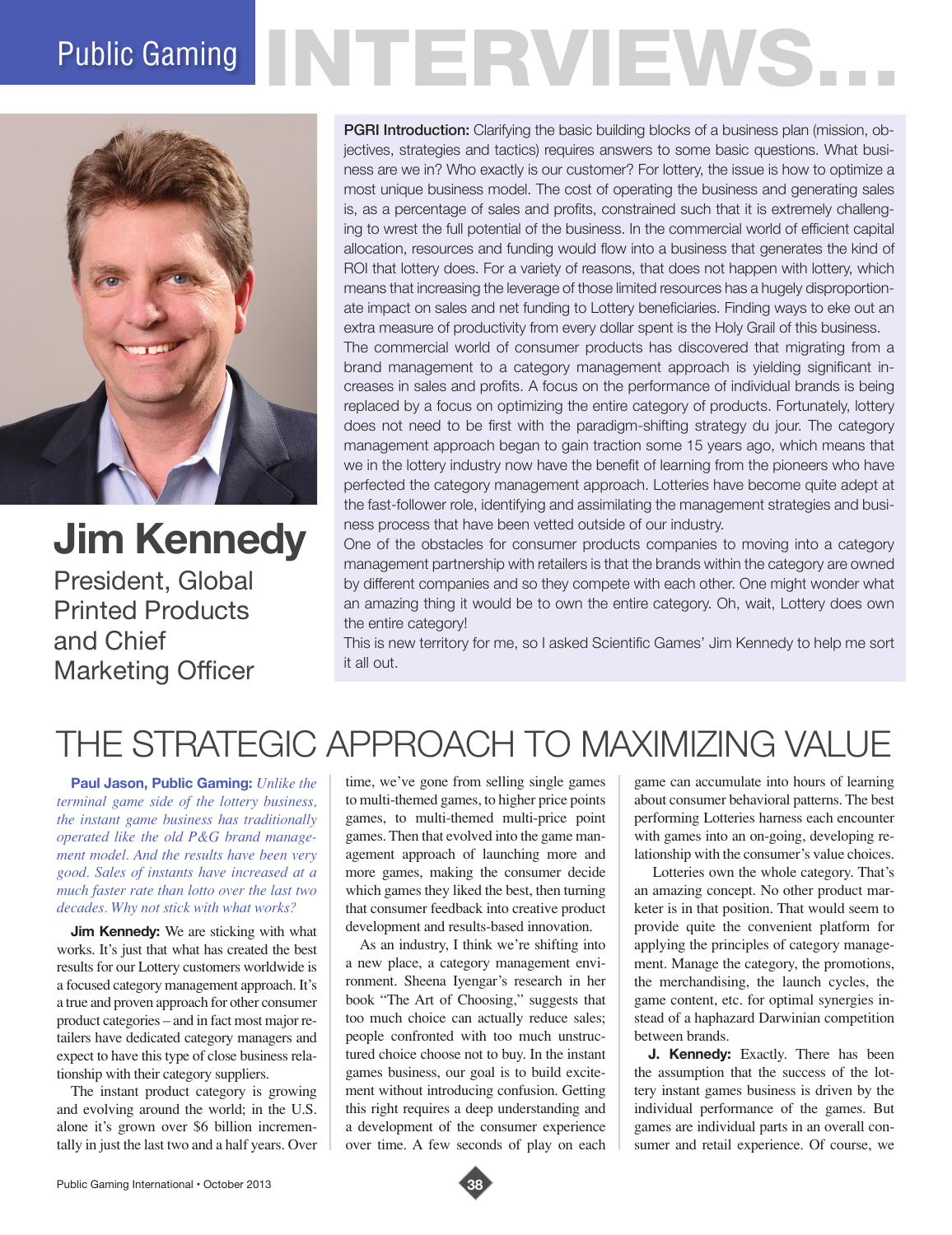must have great individual games but it is the masterful combination that makes all the difference. Lottery, like all consumer product categories, is moving into a category management approach that focuses on category optimization instead of just individual game optimization. The elements of the marketing mix have a force multiplying effect on each other when managed strategically as a category. The results support this. The highest performing Lotteries in the world are the ones that have evolved from the game management approach to the category management approach. They may not call it by that name but that is what is going on beneath the surface. At Scientific Games, we call it Cooperative Services Programs (CSP) and it is a programmatic approach that provides our customers with a proven instant game partner that has helped grow their instant game sales on CAGR average of nearly 8 percent for the past 10 years and helped their retailers sell more games and increase their profits.

*What does category management mean exactly, as we apply that concept to Lottery?* 

**J. Kennedy:** It means managing the entire product line as a business instead of a collection of competing games; so that all aspects of the program are coordinated to work synergistically and be mutually supportive. For many years we have identified and integrated 15 determinants of demand into our category management approach. These determinants complement and reinforce each other to produce an aggregate result that is far better than the sum of the parts.

*But our capitalist system is based on competition. Competition of ideas and competition between products in the market-place giving the consumer the power to choose the winners and losers, and the marketer the feedback they need to continually improve the product and promotion.* 

**J. Kennedy:** This is the fundamental difference between the lottery instant game category and traditional consumer brands. In a product brand environment, companies are driving choices WITHIN a category BE-TWEEN competing companies' products at the consumer level. Buy Coke or buy Pepsi. An enormous amount of effort and expense goes into shifting market share a percentage point in one company's direction or the other; it is a zero sum game. Unless there are competing Lotteries selling instant games at the same retailer (and in some countries there are), the Coke versus Pepsi branding assumptions don't apply and are actually destructive to the growth and development of the category. We don't want a consumer to choose one game over another game; we want them to enjoy the benefits and excitement of multiple experiences across multiple games. Category management orchestrates the demand drivers that create breakthrough performance.

*The business of coordinating all these moving parts would seem to require a different kind of working relationship between Lottery and Supplier; one in which the supplier plays a bigger role in the process of managing the category.*

**J. Kennedy:** It's absolutely different. And the role of a supplier or business partner is a critical strategic choice by the Lottery's senior management team. Is the Lottery's

## **TRANSITIONING FROM BRAND MANAGEMENT TO CATEGORY MANAGEMENT**

**The management processes that produce optimal results in retailing have evolved greatly since Proctor & Gamble discovered the benefits of the 'brand-management' approach back in 1935. Ivory soap had made P&G the leader in soap sales. P&G wanted to introduce a new brand of soap, called Camay. Thinking that the team responsible for maximizing the sales of Ivory might not do the best job for Camay, P&G assigned an independent team of managers to launch the fledgling brand. The success of Camay led to a brand/product management philosophy which has persisted in large part to this day (or until enlightened marketers began to adopt the category management approach, beginning in the 1990s). Brands fought it out on the retailers' shelves for the attention of the consumer. Competition between brands was thought to be the perfectly logical foundation for a capitalist system that gives the consumer the power to decide the winners and losers. Supply chain relationships were driven by simple, albeit adversarial, negotiations over costs and service levels. But times have changed.** 

**The most successful retailers and their suppliers have discovered that the outcomes produced by focusing on the newer concept of 'category maximization' are outperforming the mode of pitting brands in competition with each other. An ancillary benefit of the category management approach is that it depends upon cooperation between the retailer and all supply chain partners.** 

**BusinessDictionary.com: Category management is a marketing strategy in which a full line of products (instead of the individual products or brands) is managed as a strategic business unit. It is based on the concept that a marketing manager is better able to judge consumer buying patterns and**  **market trends by focusing on the entire product category.** 

**Actually, category management is much more than a marketing strategy. It is a different way of doing business and managing supply-chain relationships. Under the old P&G brand management model, manufacturers were managing the business with the singular goal of making the most profit for themselves. Retailers then came to recognize that the resources and expertise of their suppliers could be applied to improve their own business operations; that engaging the active participation of their suppliers in the business of marketing the products would reduce the retailers' costs, increase sales, and improve profitability. Suppliers recognized that helping the retailer sell more is a sustainable strategy for expanding the market and improving efficiency in operations. As a catalyst for binding the strategic interests and planning processes of manufacturer and retailer, category management has birthed a new age of cooperation. Or, in the case of the lottery industry, created the platform for cooperation and teamwork between Lotteries, retailers and commercial partners. The result is that negotiations over who gets what percentage of a static profit pool has turned into a collaborative approach towards improving customer satisfaction and increasing that profit pool for the benefit of retailers, Lotteries and supply-chain partners alike. Actions to increase sales and improve profitability are now undertaken as a team. The one binding principle is that everything revolves around the consumer, setting the stage for a new age of a genuinely holistic, customer-centric relationship between all factors of production and supply chain partners.**